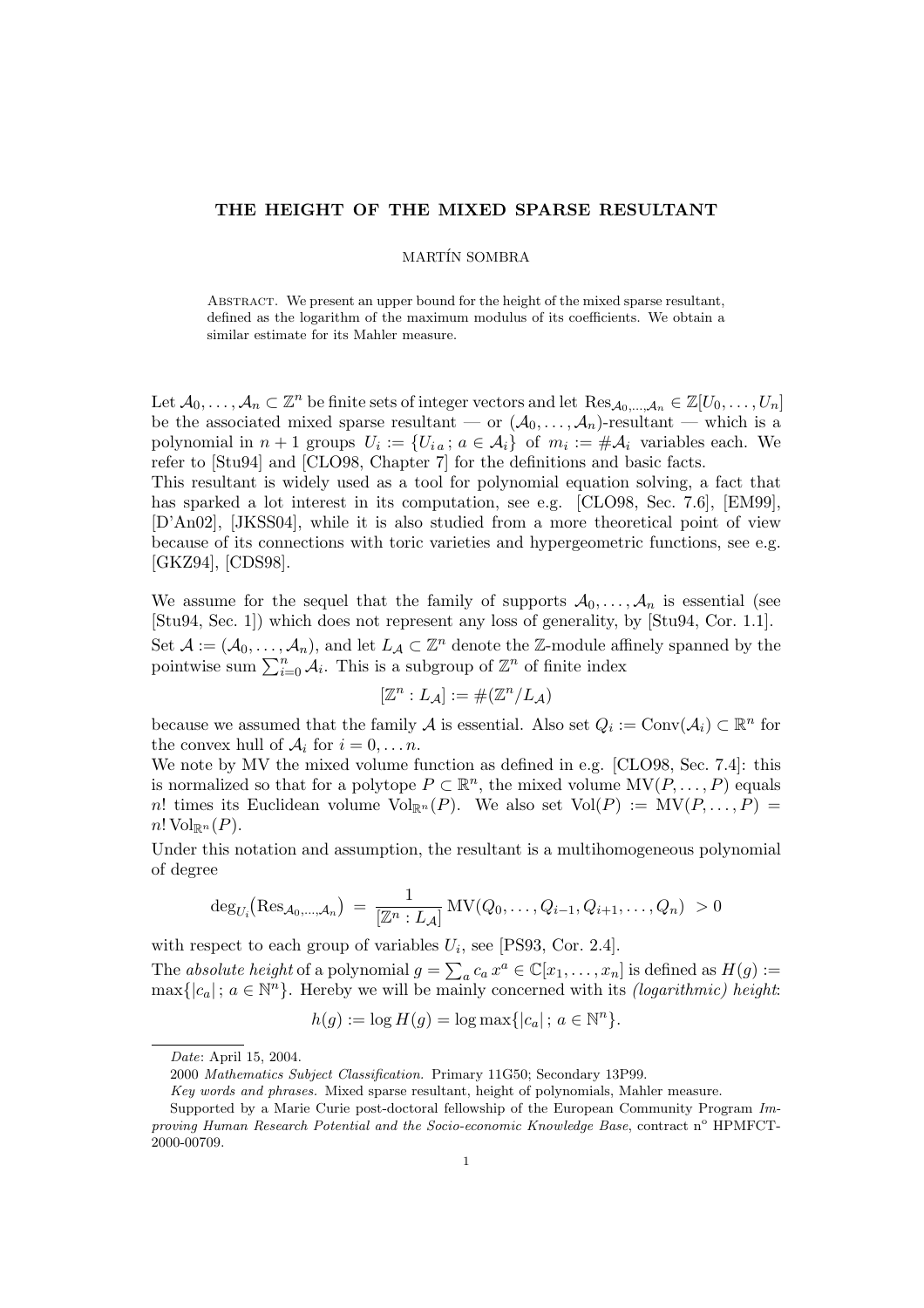#### 2 MARTÍN SOMBRA

The main result of this paper is the following upper bound for the height of the resultant:

## Theorem 1.1.

$$
h\big(\text{Res}_{\mathcal{A}_0,\ldots,\mathcal{A}_n}\big) \,\leq\, \frac{1}{[\mathbb{Z}^n:L_\mathcal{A}]}\,\sum_{i=0}^n \text{MV}(Q_0,\ldots,Q_{i-1},Q_{i+1},\ldots,Q_n)\,\log(\#\mathcal{A}_i).
$$

We write for short  $\text{Res}_{\mathcal{A}} := \text{Res}_{\mathcal{A}_0,\dots,\mathcal{A}_n}$  and  $MV_i(\mathcal{A}) := \frac{1}{[\mathbb{Z}^n:L_{\mathcal{A}}]} MV(Q_0,\dots,Q_{i-1},Q_{i+1},\dots)$  $\ldots, Q_n$  for  $i = 0, \ldots, n$ . The previous result can thus be rephrased as

$$
H(\text{Res}_{\mathcal{A}}) \ \leq \ \prod_{i=0}^n (\#\mathcal{A}_i)^{\mathrm{MV}_i(\mathcal{A})} \ .
$$

This improves our previous bound for the unmixed case [Som02, Cor. 2.5] and extends it to the general case. We remark that the obtained upper bound is polynomial in the size of the input family of supports A and in the mixed volumes  $MV_i(\mathcal{A})$ , and hence it represents a truly substantial improvement over all previous general estimates. These are the ones which follow either from the Canny-Emiris type formulas (Inequality (4) in the appendix, see also [KPS01, Prop. 1.7] or [Roj00, Thm. 23]) or from direct application of the unmixed case (see the inequality (3) below for  $k = 1$ ).

We also consider the Mahler measure, which is another usual notion for the size of a *n*-variate polynomial. The *Mahler measure* of  $g \in \mathbb{C}[x_1, \ldots, x_n]$  is defined as

$$
m(g) := \int_{S_1^n} \log|g| \ d\mu^n,
$$

where  $S_1 \subset \mathbb{C}$  is the unit circle and  $d\mu$  is the Haar measure over  $S_1$  of total mass 1. This can be compared with the height: in our case

(1) 
$$
-\sum_{i=0}^{n} MV_i(\mathcal{A})\log(m_i) \leq m(\text{Res}_{\mathcal{A}}) - h(\text{Res}_{\mathcal{A}}) \leq \sum_{i=0}^{n} MV_i(\mathcal{A})\log(m_i)
$$

by [KPS01, Lem. 1.1]. We refer to [KPS01, Sec. 1.1.1] for an account on some of the notions of height of complex polynomials: just note that the height  $h(g)$  here coincides with  $\log |q|_{\infty}$  in that reference.

We obtain the same estimate as before for the Mahler measure of the resultant.

# Theorem 1.2.

$$
m\big(\text{Res}_{\mathcal{A}_0,\ldots,\mathcal{A}_n}\big) \,\leq\, \frac{1}{[\mathbb{Z}^n:L_\mathcal{A}]}\,\sum_{i=0}^n \text{MV}(Q_0,\ldots,Q_{i-1},Q_{i+1},\ldots,Q_n)\,\log(\#\mathcal{A}_i).
$$

Note that this improves by a factor of 2 the estimate which would derive from direct application of Theorem 1.1 and the inequalities (1) above.

Both estimates are a consequence of the following:

**Lemma 1.3.** Let  $f_0 \in \mathbb{C}^{\mathcal{A}_0}, \ldots, f_n \in \mathbb{C}^{\mathcal{A}_n}$ . Then

$$
\log |{\rm Res}_{\mathcal{A}_0,...,\mathcal{A}_n}(f_0,...,f_n)| \leq \frac{1}{[\mathbb{Z}^n:L_{\mathcal{A}}]} \sum_{i=0}^n \mathrm{MV}(Q_0,...,Q_{i-1},Q_{i+1},...,Q_n) \log ||f_i||_1,
$$

where  $||f_i||_1 := \sum_{a \in \mathcal{A}_i} |f_{i,a}|$  denotes the  $\ell^1$ -norm of the vector  $f_i = (f_{i,a}; a \in \mathcal{A}_i)$ .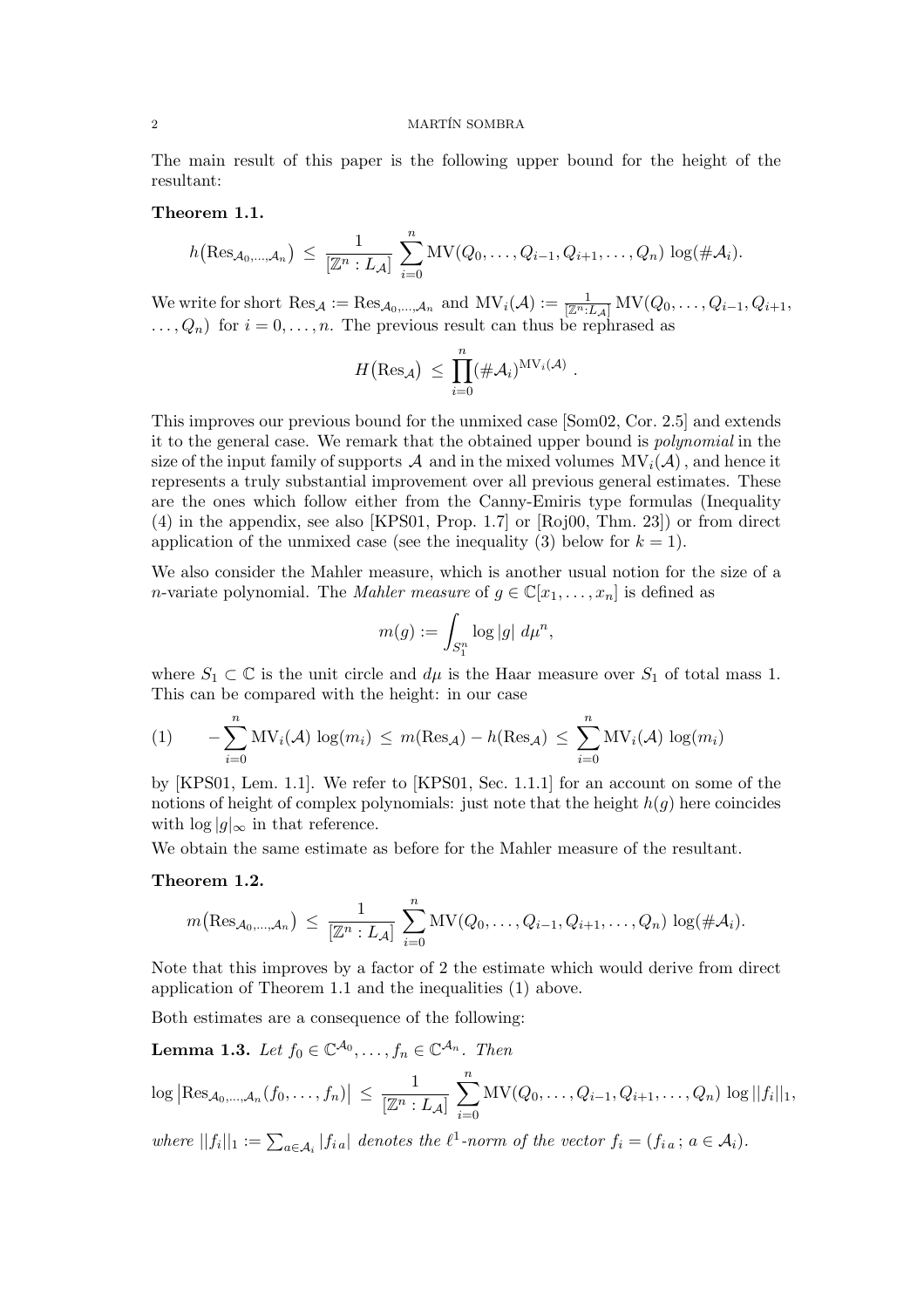Let 
$$
g = \sum_a c_a x^a \in \mathbb{C}[x_1, \ldots, x_n]
$$
. Then for  $a \in \mathbb{N}^n$  we have that

$$
c_a = \int_{S_1^n} \frac{g(z_1, \dots, z_n)}{z_1^{a_1+1} \cdots z_n^{a_n+1}} d\mu^n
$$

by Cauchy's formula and so  $h(g) \leq \sup \{ \log |g(\xi)| ; \xi \in S_1^n \}$ ª . Thus Theorem 1.1 is a consequence of this inequality applied to  $g := \text{Res}_{\mathcal{A}}$ , together with Lemma 1.3. On the other hand, Theorem 1.2 follows from Lemma 1.3 by a straightforward estimation of the integral in the definition of the Mahler measure.

*Proof of Lemma 1.3.* – Let  $k \in \mathbb{N}$ . Then let  $k \mathcal{A}_i \subset \mathbb{Z}^n$  denote the pointwise sum of k copies of  $\mathcal{A}_i$ , and set  $k \mathcal{A} := (k \mathcal{A}_0, \ldots, k \mathcal{A}_n)$ . It is easy to verify that  $k \mathcal{A}$  is also essential,  $L_{k,A} = L_{A}$  and  $Conv(k \mathcal{A}_{i}) = k Q_{i}$ .

Essential,  $L_k A = L_A$  and  $\text{Conv}(k \mathcal{A}_i) = k \mathcal{Q}_i$ .<br>We identify each  $f_i \in \mathbb{C}^{\mathcal{A}_i}$  with the corresponding Laurent polynomial  $f_i = \sum$  $_{a\in\mathcal{A}_i}$   $f_{i\,a}\,x^a,$ and we set  $f_i^k \in \mathbb{C}^{k\mathcal{A}_i}$  for the vector which corresponds to the k-th power of  $f_i$ . By the factorization formula for resultants [PS93, Prop. 7.1] we get that

$$
\mathrm{Res}_{k\mathcal{A}}(f_0^k,\ldots,f_n^k)=\mathrm{Res}_{\mathcal{A}}(f_0,\ldots,f_n)^{k^{n+1}}
$$

and so

$$
k^{n+1} \log |\text{Res}_{\mathcal{A}}(f_0, ..., f_n)| \leq h(\text{Res}_{k\mathcal{A}}) + \sum_{i=0}^n \text{MV}_i(k\mathcal{A}) \log ||f_i^k||_1
$$
  
(2)  

$$
\leq h(\text{Res}_{k\mathcal{A}}) + k^{n+1} \sum_{i=0}^n \text{MV}_i(\mathcal{A}) \log ||f_i||_1.
$$

The first inequality follows from the straightforward estimate  $|G(u_0, \ldots, u_n)| \leq H(G)$  $\frac{1}{\Box}n$  $\lim_{i=0}^n ||u_i||_1^{d_i}$  for a multihomogeneous polynomial G of degree  $d_i$  in each group of variables, applied to  $G := \text{Res}_{k,\mathcal{A}}$  and  $u_i := f_i^k$ . The second one follows from the linearity of the mixed volume, and the sub-additivity of the  $\ell^1$ -norm with respect to polynomial multiplication (which implies that  $\log ||f_i^k||_1 \leq k \log ||f_i||_1$ ).

Now let  $\mathcal{B} \subset \mathbb{Z}^n$  be any finite set such that  $L_{\mathcal{B}} = \mathbb{Z}^n$  and such that  $\mathcal{A}_0, \ldots, \mathcal{A}_n \subset \mathcal{B}$ . Set  $n(k) := \#k \mathcal{B}$  and  $P := \text{Conv}(\mathcal{B}) \subset \mathbb{R}^n$ . Then the (unmixed) resultant  $\text{Res}_{k\mathcal{B}}$ is a polynomial in  $(n + 1) n(k)$  variables and total degree  $(n + 1) Vol(k P) = (n +$ 1)  $k^n$  Vol(P). We have also that  $L_{k\mathcal{B}} = \mathbb{Z}^n$  and so we are in the hypothesis of [Som02, Cor. 2.5], which gives the height estimate

$$
h(\text{Res}_k g) \le 2 (n+1) \log(n(k)) \text{Vol}(k) = 2 (n+1) \log(n(k)) k^n \text{Vol}(P).
$$

We have that  $k \mathcal{A}_i \subset k \mathcal{B}$  for  $i = 0, \ldots, n$  and so by [Stu94, Cor. 4.2] there exists a monomial order  $\prec$  such that Res<sub>kA</sub> divides the initial form init<sub> $\prec$ </sub>(Res<sub>kB</sub>). This is a polynomial in  $(n+1) n(k)$  variables of degree and height bounded by those of Res<sub>kB</sub>, and so

$$
h(\text{Res}_{k\mathcal{A}}) \leq h(\text{Res}_{k\mathcal{B}}) + 2 \log ((n+1) n(k) + 1) (n+1) k^{n} \text{Vol}(P)
$$
  
(3) 
$$
\leq 4 (n+1) \log ((n+1) n(k) + 1) k^{n} \text{Vol}(P)
$$

by the inequality  $h(f) \leq h(g)+2 \deg(g) \log(n+1)$ , which holds for  $f, g \in \mathbb{Z}[x_1, \ldots, x_n]$ such that f|g (see [KPS01, Lem. 1.2(1.d)]) applied to  $f := \text{Res}_{k\mathcal{A}}$  and  $g := \text{init}_{\prec}(\text{Res}_{k\mathcal{B}})$ . Finally we set  $\mathcal{B} := b + d \, [0,1]^n \subset \mathbb{R}^n$  where  $[0,1]$  denotes the unit interval of  $\mathbb{R}$ , for some  $b \in \mathbb{Z}^n$  and  $d \in \mathbb{N}$  such that  $\mathcal{A}_0, \ldots, \mathcal{A}_n \subset b + d[0,1]$ . Then  $n(k) =$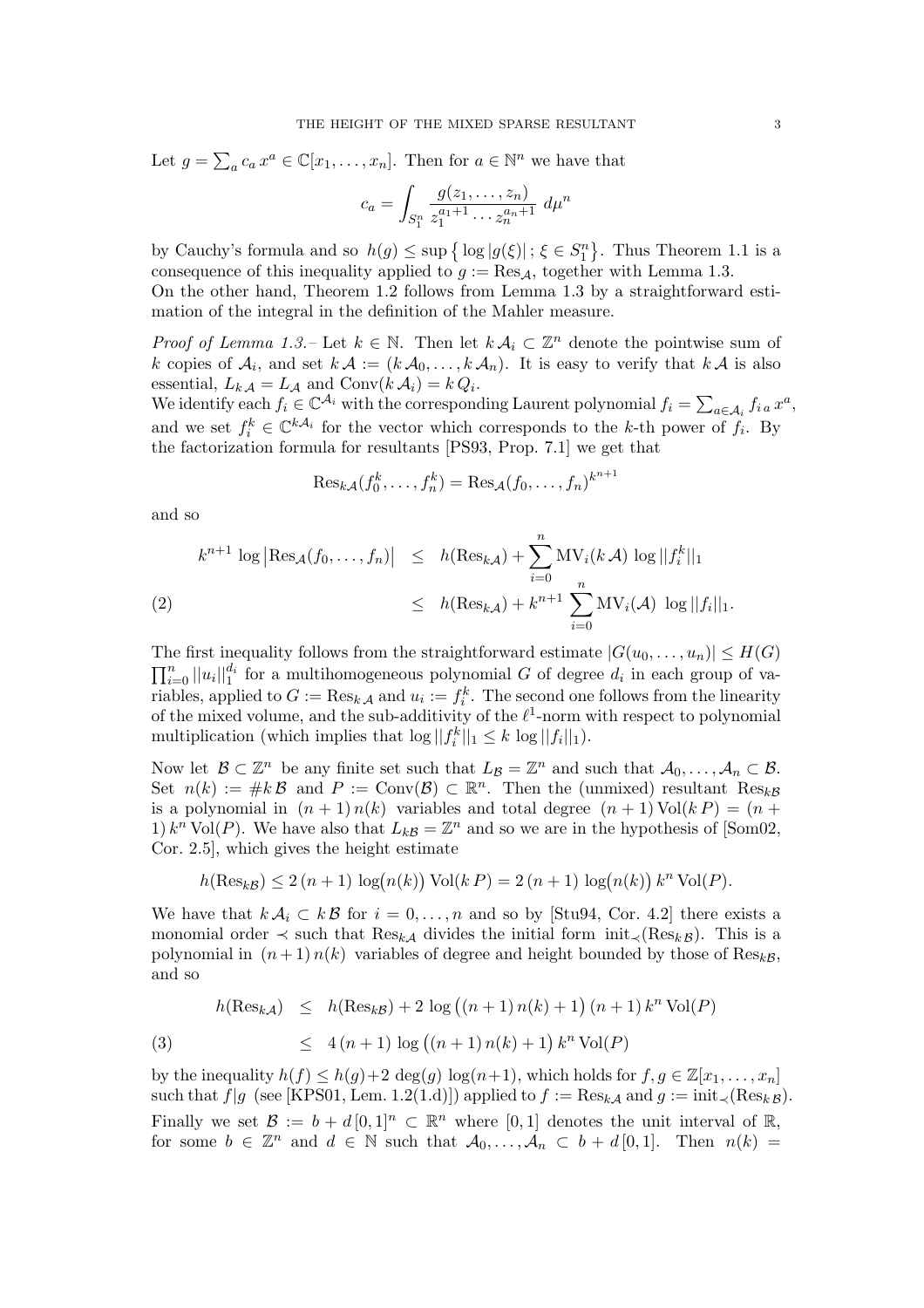$\log (\# (k \, b + k \, d \, [0, 1]^n \cap \mathbb{Z}^n))$  $= \log((k d + 1)^n) = O_k(\log k)$  (here the notation  $O_k$  refers to the dependence on  $k$ ) and so

$$
h(\operatorname{Res}_{k\mathcal{A}}) = O_k(k^n \log k).
$$

Note that alternatively, we could have obtained this from the inequality (4) in the appendix.

Toghether with the inequality (2) this implies that

$$
\log \left| \text{Res}_{\mathcal{A}}(f_0,\ldots,f_n) \right| \leq \sum_{i=0}^n \text{MV}_i(\mathcal{A}) \, \log ||f_i||_1 + O_k\Big(\frac{\log k}{k}\Big),
$$

from where we conclude by letting  $k \to \infty$ .

Let us consider some examples. For short we set  $H(\mathcal{A}) := H(\text{Res}_{\mathcal{A}})$  and  $E(\mathcal{A}) :=$  $\frac{\mathbf{L}\mathbf{e}\mathbf{u}}{\mathbf{L}\mathbf{T}^{n}}$  $_{i=0}^{n}$  (# $\mathcal{A}_{i}$ )<sup>MV<sub>i</sub>( $\mathcal{A}$ )</sup>; we also set

$$
q(\mathcal{A}) := \frac{\log E(\mathcal{A})}{\log H(\mathcal{A})}
$$

for the quotient between the height of the resultant and the estimate from Theorem 1.1.

**Example 1.1.** Sylvester resultants. For  $d \in \mathbb{N}$  we let

$$
\mathcal{A}_0(d) = \mathcal{A}_1(d) := \{0, 1, 2, \ldots, d\} \subset \mathbb{Z}.
$$

The corresponding resultant coincides with the Sylvester resultant of two univariate polynomials of the same degree d. In this case  $MV_0(d) = MV_1(d) = d$  and  $\#A_0(d) =$  $\#\mathcal{A}_1(d) = d+1$ , and so  $E(d) := E(\mathcal{A}_0(d), \mathcal{A}_1(d)) = (d+1)^{2d}$ . ¡ ¢

We compute the height  $H(d) := H$  $\mathcal{A}_0(d), \mathcal{A}_1(d)$ for  $2 \leq d \leq 7$  with the aid of Maple and we collect the results in the following comparative table:

| H(d) |    |           | 10   | 23   | 78   | 274                                                       |
|------|----|-----------|------|------|------|-----------------------------------------------------------|
| E(d) | 81 |           |      |      |      | 4,096 390,625 60,466,176 13,841,287,201 4,398,046,511,104 |
| q(d) |    | 6.33 7.57 | 5.59 | 5.71 | 5.35 | 5.18                                                      |

Example 1.2. We take this example from [EM99, Example 3.5]. Let

$$
\mathcal{A}_0 := \{ (0,0), (1,1), (2,1), (1,0) \},
$$
  
\n
$$
\mathcal{A}_1 := \{ (0,1), (2,2), (2,1), (1,0) \},
$$
  
\n
$$
\mathcal{A}_2 := \{ (0,0), (0,1), (1,1), (1,0) \}.
$$

Then  $MV_0 = 4$ ,  $MV_1 = 3$  and  $MV_2 = 4$ , so that  $E(\mathcal{A}) = 4^4 4^3 4^4$ . On the other hand, we can compute the resultant using its expression in [EM99, Example 3.19] as a quotient of determinants and we obtain that  $H(A) = 8$ . Hence

$$
H(\mathcal{A}) = 8
$$
,  $E(\mathcal{A}) = 4,194,304$ ,  $q(\mathcal{A}) = 7.33$ .

For reference, the straightforward estimation of  $H(\mathcal{A})$  via the Canny-Emiris formula (see the appendix below) gives:

$$
H(\mathcal{A}) \le 2^{82} = 4,835,703,278,458,516,698,824,704
$$
.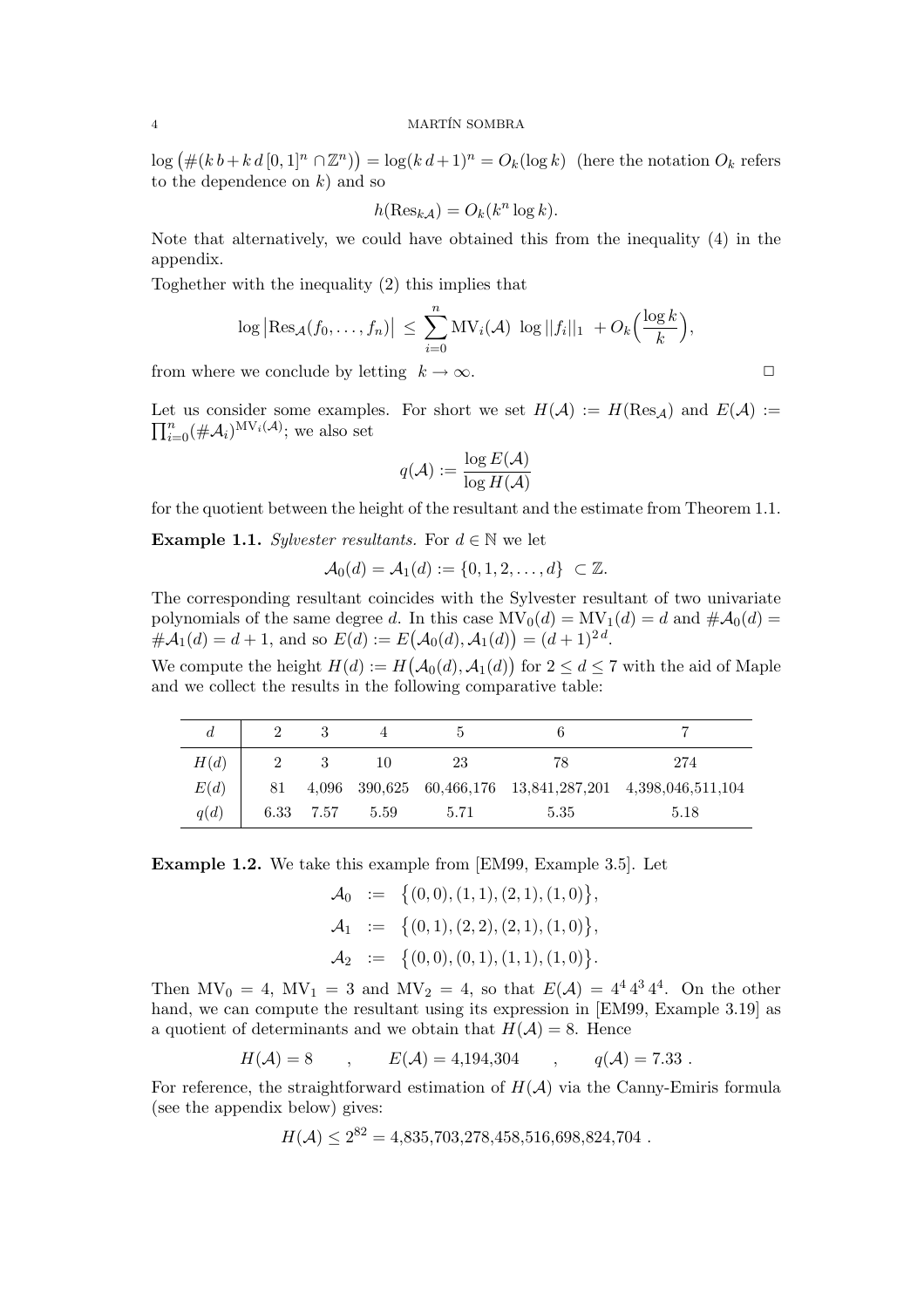Example 1.3. We take this example from [Stu94, Example 2.1]. Let

$$
\mathcal{A}_0 := \{ (0,0), (2,2), (1,3) \}, \n\mathcal{A}_1 := \{ (0,1), (2,0), (1,2) \}, \n\mathcal{A}_2 := \{ (3,0), (1,1) \}.
$$

Then  $MV_0 = 5$ ,  $MV_1 = 7$  and  $MV_2 = 7$ , so that  $E(\mathcal{A}) = 3^5 3^7 2^7$ . From the explicit monomial expansion of the resultant (see [Stu94, Example 2.1]) we find that  $H(\mathcal{A}) =$ 14 and so

$$
H(\mathcal{A}) = 14
$$
,  $E(\mathcal{A}) = 68,024,448$ ,  $q(\mathcal{A}) = 6.83$ .

These examples show that there is still some room for improvement over Theorem 1.1. It is however possible that our estimate is quite sharp anyway: in spite of the large difference between  $H(\mathcal{A})$  and  $E(\mathcal{A})$  in the computed examples, the quotient  $q(\mathcal{A})$  is quite small, and moreover it does not seem to grow when  $E(\mathcal{A}) \to \infty$ .

In any case, it would be very interesting to have an *exact* expression for  $h(\text{Res}_\mathcal{A})$  as was remarked to me by B. Sturmfels — or at least a non trivial lower bound. Note that the only information that we dispose about the exact value of the coefficients of  $\text{Res}_A$  is for the extremal ones, which are equal to  $\pm 1$  [Stu94, Cor. 3.1].

Remark 1.4. After a first version of this paper was circulating, C. D'Andrea (personal communication) obtained a non trivial lower bound for the height of the Sylvester resultant, and an improvement of the upper bound for this case: in the notation of Example 1.1 above, he obtains that  $H(d) \leq d!$ .

### Appendix: Estimation of the height via the Canny-Emiris formula

For purpose of easy reference, we establish herein the estimate for  $h(\text{Res}_A)$  which follows from the Canny-Emiris formula and the standard estimates for the behavior of the height of polynomials under addition, multiplication and division.

Assume that  $L_A = \mathbb{Z}^n$  and set  $Q := \sum_{i=0}^n Q_i \subset \mathbb{R}^n$ . Let  $\mathcal{M}_0, \ldots, \mathcal{M}_n$  be a family of Canny-Emiris (square, non singular) matrices for A; we refer to [CLO98, Sec. 7.6] for their precise definition. In the sequel we just describe the aspects needed for the height estimate.

A family of Canny-Emiris matrices is not unique, as their construction depends on a choice of a coherent mixed subdivision of Q and of a sufficiently small and generic vector  $\delta \in \mathbb{Q}^n$ . Set

$$
\mathcal{E} := (Q + \delta) \cap \mathbb{Z}^n.
$$

The procedure then uses the given subdivision of  $Q$  to split this set into a disjoint union  $\mathcal{E} = \mathcal{E}_0(j) \cup \cdots \cup \mathcal{E}_n(j)$ , for each  $0 \leq j \leq n$ . The elements in  $\mathcal{E}$  are in bijection with the rows of  $\mathcal{M}_j$ , and to each  $p \in \mathcal{E}_i(j)$  corresponds a row of  $\mathcal{M}_j$  with exactly  $m_i = #\mathcal{A}_i$  non zero entries, which consist of the variables in  $U_i := \{U_{i,a} : a \in \mathcal{A}_i\}.$ Set  $D_j := \det(\mathcal{M}_j) \in \mathbb{Z}[U_0, \ldots, U_n] \setminus \{0\}$ . The *Canny-Emiris formula* [CLO98, Ch. 7, Thm. 6.12] states that  $\text{Res}_{\mathcal{A}} = \text{gcd}(D_0, \ldots, D_n)$ .

Then  $D_0$  is a multihomogeneous polynomial of degree  $N_i := \#E_i(0)$  in each set of Then  $D_0$  is a multinomogeneous polynomial of degree  $N_i := \#C_i(0)$  in each set of variables  $U_i$  and of height bounded by  $\sum_{i=0}^n N_i \log(m_i)$ . We have that  $\text{Res}_{\mathcal{A}}|D_0$  and